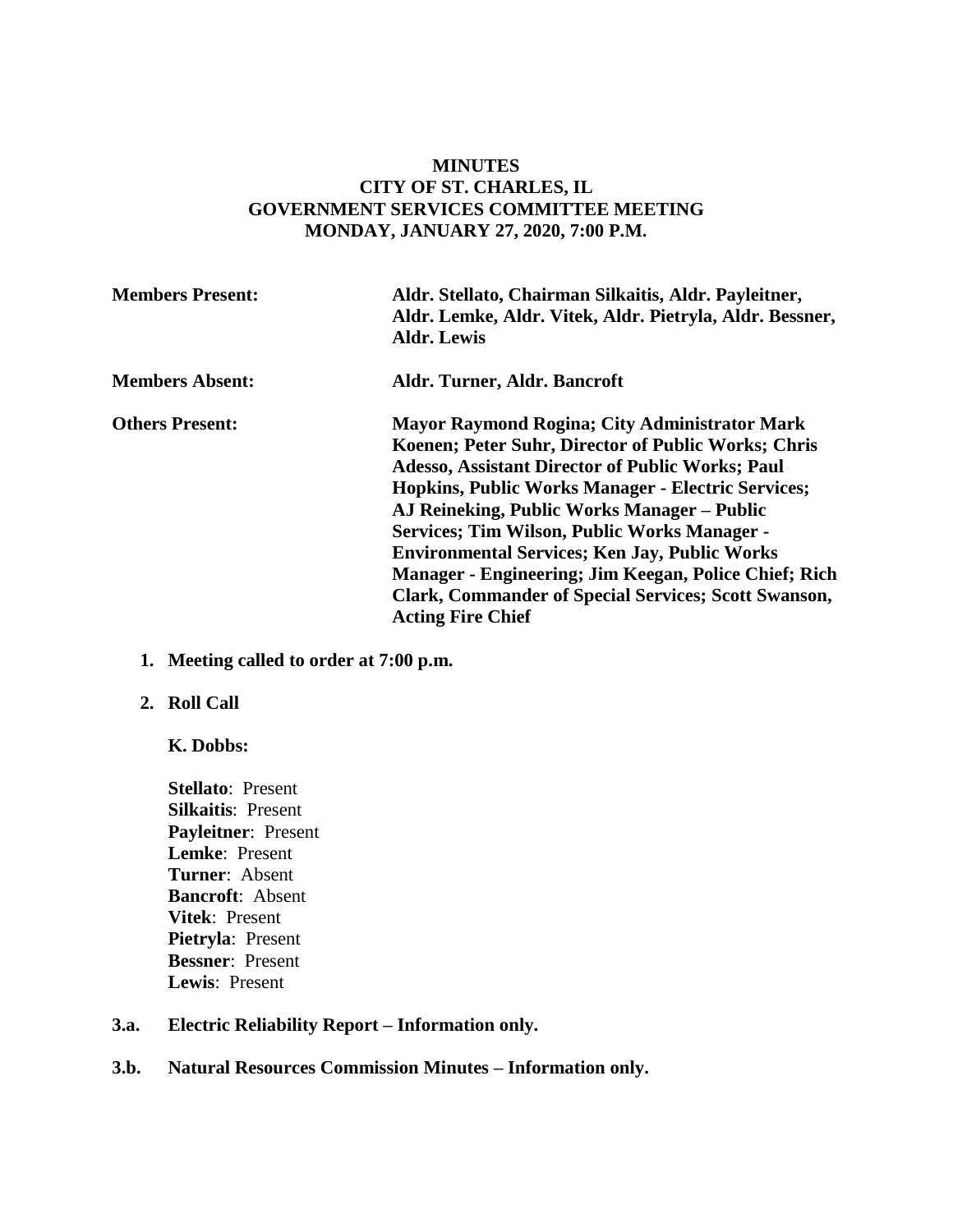Government Services Committee January 28, 2020 Page 2

**4. OMNIBUS VOTE** – **Items with an asterisk** (\*) are considered to be routine matters and will be enacted by one motion.

## **Items \*6.b, \*6.c, \*6.d**

No further discussion.

Motion by Aldr. Lemke, seconded by Aldr. Bessner. No additional discussion. Approved unanimously by voice vote. **Motion carried.**

# **5.a. Recommendation to Update Title 10 "Vehicles and Traffic" of the City Ordinance, to Include Modifications to Chapter 10.11 "Rules of the Road", Section 10.11.2100 "Intersections where stop or yield required".**

**Commander Rich Clark presented.** A group of residents originally requested the City to study the intersection for the purposes for identify the needs for identifying safety modifications. In turn, the City requested the services of Christopher B. Burke Engineering to perform an in-depth study of the intersection to help determine if any improvements were needed.

Presentation by Rich Clark.

**Aldr. Bessner**: Thank you very much; we have been looking at this intersection for probably ten years. Once those four signs are in will the flashing reflectors stay?

### **Commander Clark**: Yes.

**Aldr. Lewis**: What is the criteria that it meets?

**Commander Clark**: It had mostly to do with site-line obstruction as you are westbound on Oak, there is a large tree as well as other brush that can't just be removed. Crash data was significantly high. It was right at the threshold, out of the 13 crashes that occurred, 10 of which were angled, returning crashes with the highest percentage of injury, so that obviously played a role.

**Aldr. Payleitner**: Are we privy to the study results? I have a second ward citizens who want stop signs and are told it doesn't meet the criteria. I'm wondering what the criteria is here so I can explain why when they come asking why there is one here when it didn't meet criteria.

**Commander Clark**: I can give you exactly what they need to do. We field those questions and do studies all the time.

**Aldr. Payleitner**: I understand, but the citizens by me say they are told there haven't been enough car accidents and I feel we have to do better than that – the whole idea is to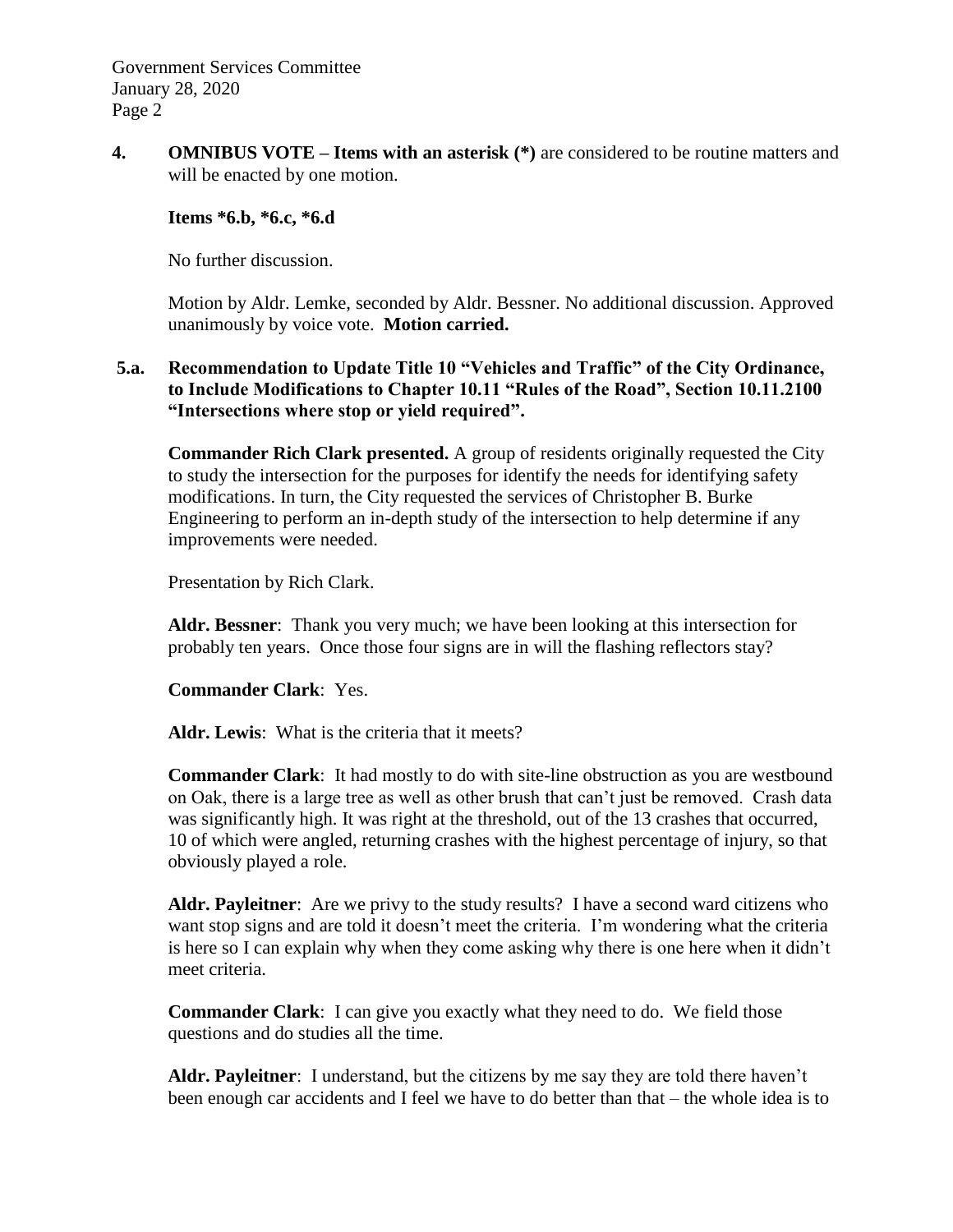Government Services Committee January 28, 2020 Page 3

> prevent car accidents. So to have to have a bunch of car accidents to prevent car accidents doesn't make a lot of sense to me. Who made the recommendation once all the data was in?

**Commander Clark**: It originally came from the engineering firm themselves and staff discussed the pros and cons.

**Aldr. Payleitner**: Who makes the call to have the engineering firm do the assessment?

**Chief Keegan**: This was a controversial location; Aldr. Pietryla and Aldr. Vitek had a number of citizenry come out twice and then with what happened with Haines and Thompson and the School District, we decided to outsource this to get an independent, transparent recommendation. Typically, we do that in-house. For accident data and traffic counts; once again, those thresholds were not met so we decided to do the engineering study. There were still some discretionary options that allowed us to make a decision and we went with their recommendation to move forward with the four-way stop. We don't outsource unless it's like a situation like this.

**Aldr. Payleitner**: I understand; if the criteria isn't met in-house so you need to have somebody outside make that decision.

**Commander Clark**: Often times that is the response that residents want is a stop sign and many times we work through these issues, that isn't always the solution. Often times, some of the stop signs that are erected aren't done so by following the national standards.

**Aldr. Lemke**: One of the issues we continually have on our corner is that traffic goes too fast and people want to put in a row of stop signs. That would not be good criteria, is that correct?

**Commander Clark**: That is correct. A stop sign is not to be used as a speed deterrent. In doing so, you can end up with an issue where you can increase crashes; there are a number of things that go into the placement itself.

**Aldr. Payleitner**: The new configuration is a little better, but to turn left on  $7<sup>th</sup>$ , I've had to wait at least 3 or 4 lights when school is getting out because of all the parents picking up. I'm wondering if a stop sign there is going to affect that well; will it further back things up?

**Commander Clark**: I've personally worked closely with John Baird at the school district; we will be addressing that with them.

**Aldr. Lewis**: What are the parking restrictions near that intersection? Can you park on both sides, or not at all?